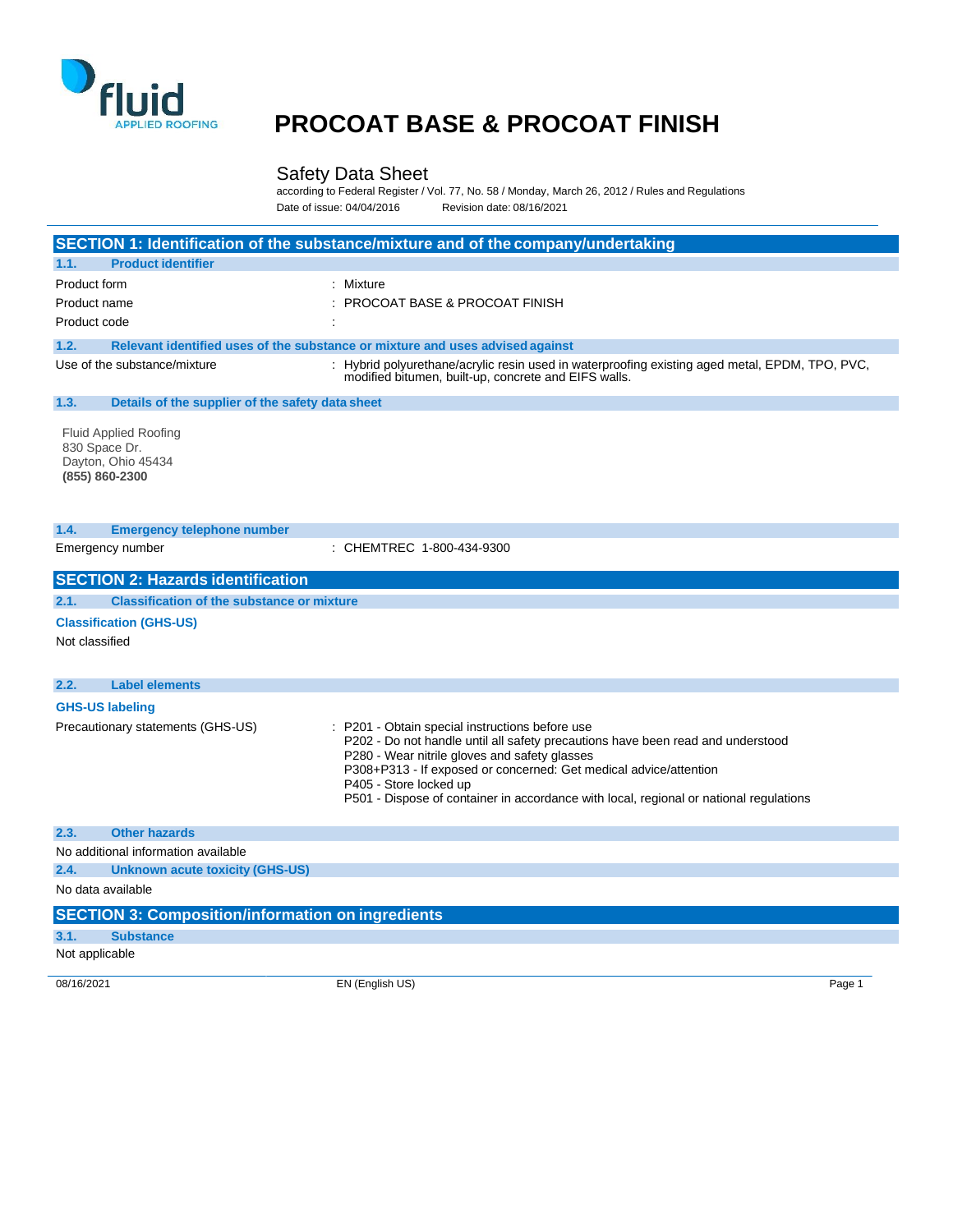Safety Data Sheet

according to Federal Register / Vol. 77, No. 58 / Monday, March 26, 2012 / Rules and Regulations

### **3.2. Mixture**

| <b>Name</b>      | identifier                              | $\%$ | (GHS-US)<br>.<br>$\sim$<br><u>язынсан.</u><br>$-10$ |
|------------------|-----------------------------------------|------|-----------------------------------------------------|
| Fitanium dioxide | $.3463 - 67 - 7$<br><b>CAS</b><br>৲ NG. |      |                                                     |

| <b>SECTION 4: First aid measures</b>                                                                       |                                                                                                                                                                      |
|------------------------------------------------------------------------------------------------------------|----------------------------------------------------------------------------------------------------------------------------------------------------------------------|
| <b>Description of first aid measures</b><br>4.1.                                                           |                                                                                                                                                                      |
| First-aid measures general                                                                                 | : Never give anything by mouth to an unconscious person. If you feel unwell, seek medical advice<br>(show the label where possible).                                 |
| First-aid measures after inhalation                                                                        | : Assure fresh air breathing. Allow the victim to rest.                                                                                                              |
| First-aid measures after skin contact                                                                      | Remove affected clothing and wash all exposed skin area with mild soap and water, followed by<br>warm water rinse.                                                   |
| First-aid measures after eye contact                                                                       | Rinse immediately with plenty of water. Obtain medical attention if pain, blinking or redness<br>persist.                                                            |
| First-aid measures after ingestion                                                                         | : Rinse mouth. Do NOT induce vomiting. Obtain emergency medical attention.                                                                                           |
| 4.2.<br>Most important symptoms and effects, both acute and delayed<br>No additional information available |                                                                                                                                                                      |
| 4.3.<br>Indication of any immediate medical attention and special treatment needed                         |                                                                                                                                                                      |
| No additional information available                                                                        |                                                                                                                                                                      |
| <b>SECTION 5: Firefighting measures</b>                                                                    |                                                                                                                                                                      |
|                                                                                                            |                                                                                                                                                                      |
| <b>Extinguishing media</b><br>5.1.<br>Suitable extinguishing media                                         | : Foam. Dry powder. Carbon dioxide. Water spray. Sand.                                                                                                               |
| Unsuitable extinguishing media                                                                             | : Do not use a heavy water stream.                                                                                                                                   |
|                                                                                                            |                                                                                                                                                                      |
| 5.2.<br>Special hazards arising from the substance or mixture<br>No additional information available       |                                                                                                                                                                      |
|                                                                                                            |                                                                                                                                                                      |
| 5.3.<br><b>Advice for firefighters</b>                                                                     |                                                                                                                                                                      |
| Firefighting instructions                                                                                  | : Use water spray or fog for cooling exposed containers. Exercise caution when fighting any<br>chemical fire. Prevent fire-fighting water from entering environment. |
| Protection during firefighting                                                                             | : Do not enter fire area without proper protective equipment, including respiratory protection.                                                                      |
| <b>SECTION 6: Accidental release measures</b>                                                              |                                                                                                                                                                      |
| Personal precautions, protective equipment and emergency procedures<br>6.1.                                |                                                                                                                                                                      |
| 6.1.1.<br>For non-emergency personnel                                                                      |                                                                                                                                                                      |
| Emergency procedures                                                                                       | : Evacuate unnecessary personnel.                                                                                                                                    |
|                                                                                                            |                                                                                                                                                                      |
| 6.1.2.<br>For emergency responders                                                                         |                                                                                                                                                                      |
| Protective equipment                                                                                       | : Equip cleanup crew with proper protection.<br>: Ventilate area.                                                                                                    |
| Emergency procedures                                                                                       |                                                                                                                                                                      |
| 6.2.<br><b>Environmental precautions</b>                                                                   |                                                                                                                                                                      |
| Prevent entry to sewers and public waters. Notify authorities if liquid enters sewers or public waters.    |                                                                                                                                                                      |
| 6.3.<br>Methods and material for containment and cleaning up                                               |                                                                                                                                                                      |
| Methods for cleaning up                                                                                    | : Soak up spills with inert solids, such as clay or diatomaceous earth as soon as possible. Collect<br>spillage. Store away from other materials.                    |
| <b>Reference to other sections</b><br>6.4.                                                                 |                                                                                                                                                                      |
| See Heading 8. Exposure controls and personal protection.                                                  |                                                                                                                                                                      |
| <b>SECTION 7: Handling and storage</b>                                                                     |                                                                                                                                                                      |
| <b>Precautions for safe handling</b><br>7.1.                                                               |                                                                                                                                                                      |
| Precautions for safe handling                                                                              | : Wash hands and other exposed areas with mild soap and water before eating, drinking or                                                                             |

smoking and when leaving work. Provide good ventilation in process area to prevent formation of vapor. Obtain special instructions before use. Do not handle until all safety precautions have been read and understood.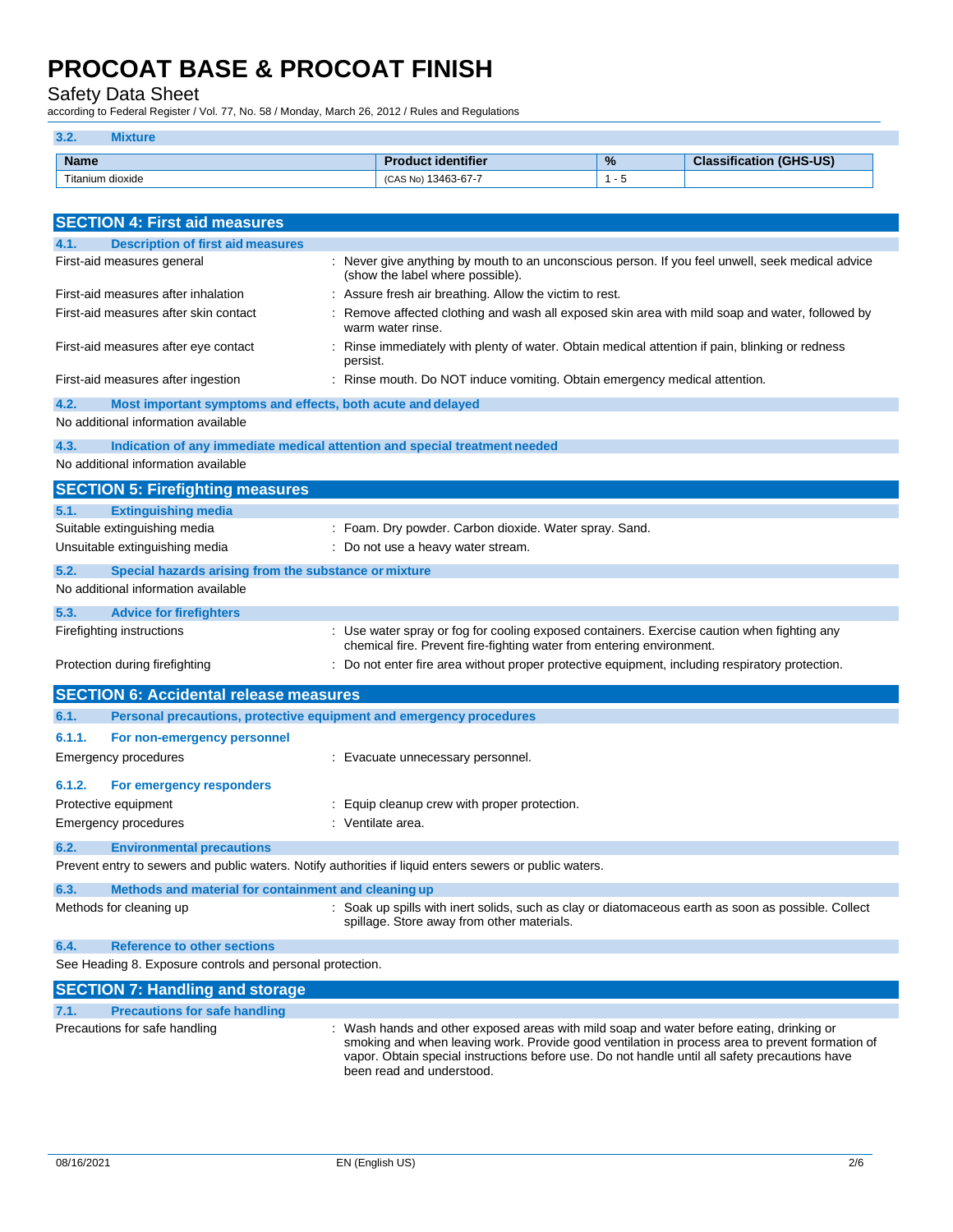Safety Data Sheet

according to Federal Register / Vol. 77, No. 58 / Monday, March 26, 2012 / Rules and Regulations

| 7.2. | Conditions for safe storage including and incompatibilities |                                                                                                                   |
|------|-------------------------------------------------------------|-------------------------------------------------------------------------------------------------------------------|
|      | Storage conditions                                          | : Keep only in the original container in a cool, well-ventilated place. Keep container closed<br>when not in use. |
|      | Incompatible products                                       | : Strong bases. Strong acids.                                                                                     |
|      | Incompatible materials                                      | : Sources of ignition.                                                                                            |
| 7.3. | Specific end use(s)                                         |                                                                                                                   |

No additional information available

#### **SECTION 8: Exposure controls/personal protection**

**8.1. Control parameters**

| <b>Titanium dioxide (13463-67-7)</b>            |                                       |                     |  |
|-------------------------------------------------|---------------------------------------|---------------------|--|
| USA ACGIH                                       | ACGIH TWA (mg/m <sup>3</sup> )        | 1 $ma/m3$           |  |
| <b>USA ACGIH</b>                                | Remark (ACGIH)                        | LRT irr; A3         |  |
| USA OSHA<br>OSHA PEL (TWA) (mg/m <sup>3</sup> ) |                                       | $15 \text{ mg/m}^3$ |  |
| 8.2.<br><b>Exposure controls</b>                |                                       |                     |  |
| Personal protective equipment                   | : Avoid all unnecessary exposure.     |                     |  |
| Hand protection<br>: Wear nitrile gloves.       |                                       |                     |  |
| Eye protection                                  | : Chemical goggles or safety glasses. |                     |  |

Respiratory protection **in the contract of the CO** is wear appropriate mask. Other information **Calcular Contract Contract Contract Contract Contract Contract Contract Contract Contract Contract Contract Contract Contract Contract Contract Contract Contract Contract Contract Contract Contract Contr** 

### **SECTION 9: Physical and chemical properties**

| Information on basic physical and chemical properties<br>9.1. |                                                                                                                                                  |
|---------------------------------------------------------------|--------------------------------------------------------------------------------------------------------------------------------------------------|
| Physical state                                                | : Liquid                                                                                                                                         |
| Color                                                         | : Blue, White                                                                                                                                    |
| Odor                                                          | : characteristic                                                                                                                                 |
| Odor threshold                                                | : No data available                                                                                                                              |
| рH                                                            | : No data available                                                                                                                              |
| Relative evaporation rate (butyl acetate=1)                   | : No data available                                                                                                                              |
| Melting point                                                 | : No data available                                                                                                                              |
| Freezing point                                                | : No data available                                                                                                                              |
| Boiling point                                                 | : No data available                                                                                                                              |
| Flash point                                                   | : >200°F (93.4°C)                                                                                                                                |
| Auto-ignition temperature                                     | : No data available                                                                                                                              |
| Decomposition temperature                                     | : No data available                                                                                                                              |
| Flammability (solid, gas)                                     | : No data available                                                                                                                              |
| Vapor pressure                                                | : No data available                                                                                                                              |
| Relative vapor density at 20 °C                               | : No data available                                                                                                                              |
| <b>Specific Gravity</b>                                       | : No data available                                                                                                                              |
| Density                                                       | : $\approx 1.3$ g/cm <sup>3</sup>                                                                                                                |
| Solubility                                                    | Water: Solubility in water of component(s) of the mixture :<br>$\cdot$ < 0.01 g/100ml $\cdot$ 0.15 g/100ml $\cdot$ 0.090 g/100ml $\cdot$ $\cdot$ |
| Log Pow                                                       | : No data available                                                                                                                              |
| Log Kow                                                       | : No data available                                                                                                                              |
| Viscosity, kinematic                                          | : No data available                                                                                                                              |
| Viscosity, dynamic                                            | : No data available                                                                                                                              |
| <b>Explosive properties</b>                                   | : No data available                                                                                                                              |
| Oxidizing properties                                          | : No data available                                                                                                                              |
| <b>Explosive limits</b>                                       | : No data available                                                                                                                              |
| <b>Other information</b><br>9.2.                              |                                                                                                                                                  |
| <b>VOC content</b>                                            | : $\approx 0.35$ g/l                                                                                                                             |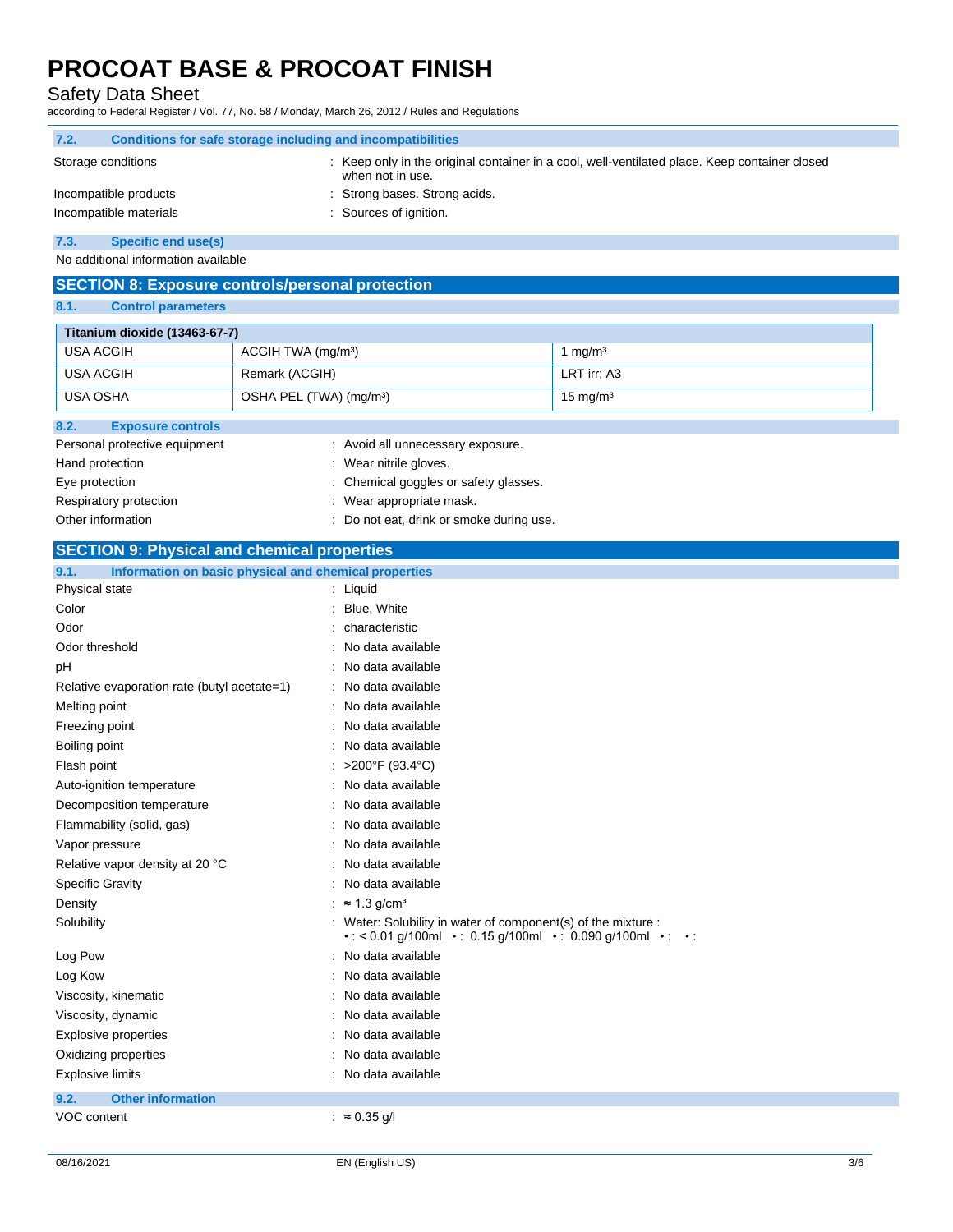Safety Data Sheet

according to Federal Register / Vol. 77, No. 58 / Monday, March 26, 2012 / Rules and Regulations

|                  | <b>SECTION 10: Stability and reactivity</b>  |
|------------------|----------------------------------------------|
| 10.1.            | <b>Reactivity</b>                            |
|                  | No additional information available          |
| 10.2.            | <b>Chemical stability</b>                    |
| Not established. |                                              |
| 10.3.            | <b>Possibility of hazardous reactions</b>    |
| Not established. |                                              |
| 10.4.            | <b>Conditions to avoid</b>                   |
|                  | No additional information available          |
| 10.5.            | Incompatible materials                       |
|                  | Strong acids. Strong bases.                  |
| 10.6.            | <b>Hazardous decomposition products</b>      |
|                  | fume, Carbon monoxide, Carbon dioxide.       |
|                  | <b>SECTION 11: Toxicological information</b> |

### **11.1. Information on toxicological effects**

Acute toxicity in the contract of the contract of the contract of the contract of the contract of the contract of the contract of the contract of the contract of the contract of the contract of the contract of the contract

| Titanium dioxide (13463-67-7)                    |                                                                                                                                                    |
|--------------------------------------------------|----------------------------------------------------------------------------------------------------------------------------------------------------|
| LD50 oral rat                                    | > 10000 mg/kg (Rat; OECD 425: Acute Oral Toxicity: Up-and-Down Procedure; Experimental<br>value; > 5000 mg/kg bodyweight; Rat; Experimental value) |
| LD50 dermal rabbit                               | > 10000 mg/kg (Rabbit; Experimental value)                                                                                                         |
| LC50 inhalation rat (mg/l)                       | > 6.8 mg/l/4h (Rat; Experimental value)                                                                                                            |
| Skin corrosion/irritation                        | : Not classified                                                                                                                                   |
| Serious eye damage/irritation                    | : Not classified                                                                                                                                   |
| Respiratory or skin sensitization                | : Not classified                                                                                                                                   |
| Germ cell mutagenicity                           | Not classified                                                                                                                                     |
| Carcinogenicity                                  | : Not classified                                                                                                                                   |
| Titanium dioxide (13463-67-7)                    |                                                                                                                                                    |
| IARC group                                       | 2B - Possibly carcinogenic to humans                                                                                                               |
| Reproductive toxicity                            | : Not classified                                                                                                                                   |
| Specific target organ toxicity (single exposure) | : Not classified                                                                                                                                   |

| Specific target organ toxicity (repeated<br>exposure) | : Not classified |  |
|-------------------------------------------------------|------------------|--|
| .                                                     | .                |  |

| Aspiration hazard                                      | : Not classified                                                    |
|--------------------------------------------------------|---------------------------------------------------------------------|
| Potential Adverse human health effects and<br>symptoms | : Based on available data, the classification criteria are not met. |

### **SECTION 12: Ecological information**

**12.1. Toxicity**

| Titanium dioxide (13463-67-7)                 |                                                   |     |
|-----------------------------------------------|---------------------------------------------------|-----|
| LC50 fish 1                                   | > 1000 mg/l (96 h; Pimephales promelas)           |     |
| EC50 Daphnia 1                                | < 1000 mg/l (432 h; Daphnia magna; Static system) |     |
| LC50 fish 2                                   | > 1 g/l (96 h; Leuciscus idus)                    |     |
| EC50 Daphnia 2                                | < 500 mg/l (720 h; Daphnia magna; Static system)  |     |
| Threshold limit algae 1                       | 61 mg/l (72 h; Pseudokirchneriella subcapitata)   |     |
| <b>Persistence and degradability</b><br>12.2. |                                                   |     |
| <b>PROCOAT BASE, PROCOAT FINISH</b>           |                                                   |     |
| Persistence and degradability                 | Not established.                                  |     |
| 08/16/2021                                    | EN (English US)                                   | 4/6 |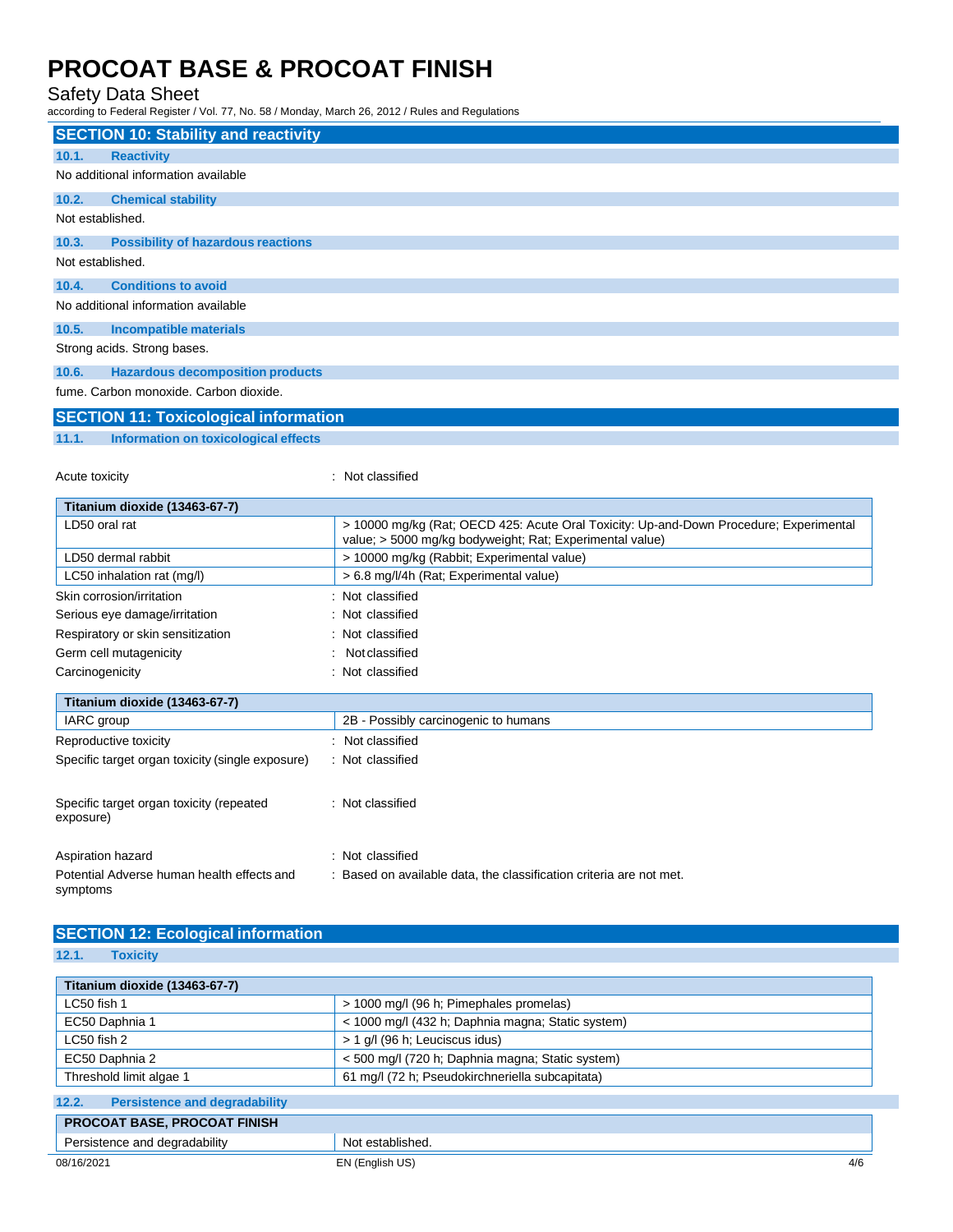#### Safety Data Sheet

according to Federal Register / Vol. 77, No. 58 / Monday, March 26, 2012 / Rules and Regulations

| Titanium dioxide (13463-67-7)                                                 |                                                                                                                                                               |  |
|-------------------------------------------------------------------------------|---------------------------------------------------------------------------------------------------------------------------------------------------------------|--|
| Persistence and degradability                                                 | Biodegradability: not applicable. Low potential for mobility in soil. Not established.                                                                        |  |
| Biochemical oxygen demand (BOD)                                               | Not applicable                                                                                                                                                |  |
| Chemical oxygen demand (COD)                                                  | Not applicable                                                                                                                                                |  |
| ThOD<br>BOD (% of ThOD)                                                       | Not applicable<br>Not applicable                                                                                                                              |  |
|                                                                               |                                                                                                                                                               |  |
| 12.3.<br><b>Bioaccumulative potential</b>                                     |                                                                                                                                                               |  |
| PROCOAT BASE, PROCOAT FINISH<br>Bioaccumulative potential                     | Not established.                                                                                                                                              |  |
|                                                                               |                                                                                                                                                               |  |
| Titanium dioxide (13463-67-7)<br>Bioaccumulative potential                    | Not bioaccumulative. Not established                                                                                                                          |  |
| 12.4.<br><b>Mobility in soil</b>                                              |                                                                                                                                                               |  |
| No additional information available                                           |                                                                                                                                                               |  |
| 12.5.<br><b>Other adverse effects</b>                                         |                                                                                                                                                               |  |
| Effect on ozone layer                                                         | : No additional information available                                                                                                                         |  |
| Effect on the global warming                                                  | : No known ecological damage caused by this product.                                                                                                          |  |
| Other information                                                             | : Avoid release to the environment.                                                                                                                           |  |
| <b>SECTION 13: Disposal considerations</b>                                    |                                                                                                                                                               |  |
| 13.1.<br><b>Waste treatment methods</b>                                       |                                                                                                                                                               |  |
| Waste disposal recommendations                                                | : Dispose in a safe manner in accordance with local/national regulations. Dispose of container in<br>accordance with local, regional or national regulations. |  |
| Ecology - waste materials                                                     | : Avoid release to the environment.                                                                                                                           |  |
| <b>SECTION 14: Transport information</b>                                      |                                                                                                                                                               |  |
| In accordance with DOT                                                        |                                                                                                                                                               |  |
| Not regulated for transport                                                   |                                                                                                                                                               |  |
| <b>Additional information</b>                                                 |                                                                                                                                                               |  |
| Other information                                                             | : No supplementary information available.                                                                                                                     |  |
|                                                                               |                                                                                                                                                               |  |
| <b>ADR</b>                                                                    |                                                                                                                                                               |  |
| Transport document description                                                | ÷                                                                                                                                                             |  |
| <b>Transport by sea</b><br>No additional information available                |                                                                                                                                                               |  |
| <b>Air transport</b>                                                          |                                                                                                                                                               |  |
| No additional information available                                           |                                                                                                                                                               |  |
| <b>SECTION 15: Regulatory information</b>                                     |                                                                                                                                                               |  |
| 15.1. US Federal regulations                                                  |                                                                                                                                                               |  |
| PROCOAT BASE, PROCOAT FINISH                                                  |                                                                                                                                                               |  |
| Not listed on the United States TSCA (Toxic Substances Control Act) inventory |                                                                                                                                                               |  |
| 15.2. International regulations                                               |                                                                                                                                                               |  |
| <b>CANADA</b>                                                                 |                                                                                                                                                               |  |
| No additional information available                                           |                                                                                                                                                               |  |
| <b>EU-Regulations</b><br>No additional information available                  |                                                                                                                                                               |  |
| Classification according to Regulation (EC) No. 1272/2008 [CLP]               |                                                                                                                                                               |  |
| <b>Classification according to Directive 67/548/EEC or 1999/45/EC</b>         |                                                                                                                                                               |  |
| Not classified                                                                |                                                                                                                                                               |  |